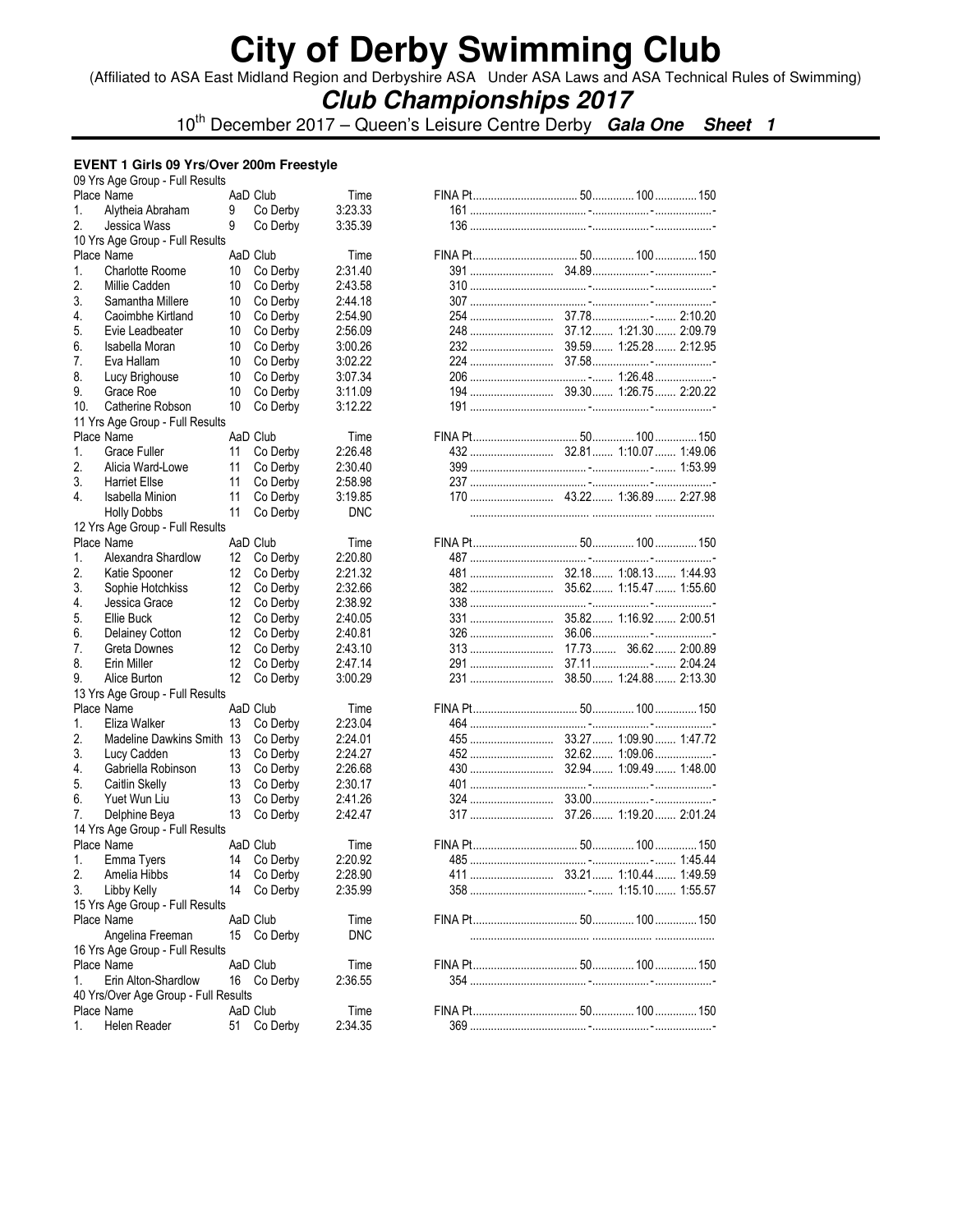(Affiliated to ASA East Midland Region and Derbyshire ASA Under ASA Laws and ASA Technical Rules of Swimming)

### **Club Championships 2017**

10<sup>th</sup> December 2017 – Queen's Leisure Centre Derby **Gala One Sheet 2** 

#### **EVENT 2 Boys Open 100m Freestyle**  12 Yrs Age Group - Full Results

|     | Place Name                            |    | AaD Club |            | Time FINA Pt | 50                       |
|-----|---------------------------------------|----|----------|------------|--------------|--------------------------|
| 1.  | Aidan Joubert                         | 12 | Co Derby | 1:07.11    | 300          | 32.20                    |
| 2.  | Reuben Mason                          | 12 | Co Derby | 1:08.64    | 280          | 33.00                    |
|     | 13 Yrs Age Group - Full Results       |    |          |            |              |                          |
|     | Place Name                            |    | AaD Club |            | Time FINA Pt | 50                       |
| 1.  | John-Petre Vassilev-Ne                | 13 | Co Derby | 59.02      | 441          |                          |
| 2.  | George Buckingham                     | 13 | Co Derby | 1:15.11    | 214          |                          |
|     | 14 Yrs Age Group - Full Results       |    |          |            |              |                          |
|     | Place Name                            |    | AaD Club |            | Time FINA Pt | 50                       |
| 1.  | Oliver Hooper                         | 14 | Co Derby | 57.06      | 488          | 27.66                    |
| 2.  | Guy Farnsworth                        | 14 | Co Derby | 1:00.76    | 404          | 29.34                    |
| 3.  | Mackenzie King                        | 14 | Co Derby | 1:07.01    | 301          | 31.31                    |
|     | 15 Yrs Age Group - Full Results       |    |          |            |              |                          |
|     | Place Name                            |    | AaD Club |            | Time FINA Pt | 50                       |
| 1.  | Joel Muir                             | 15 | Co Derby | 57.29      | 482          | 27.53                    |
| 2.  | Henry Francis                         | 15 | Co Derby | 1:00.73    | 405          |                          |
|     | 16 Yrs Age Group - Full Results       |    |          |            |              |                          |
|     | Place Name                            |    | AaD Club |            | Time FINA Pt | 50                       |
| 1.  | Shay Bradley                          | 16 | Co Derby | 54.67      | 555          | 26.43                    |
| 2.  | Campbell Stephen                      | 16 | Co Derby | 58.93      | 443          | 28.50                    |
| 3.  | Jasper Williams                       | 16 | Co Derby | 1:01.87    | 383          | 29.71                    |
|     | 16 Yrs/Under Age Group - Full Results |    |          |            |              |                          |
|     | Place Name                            |    | AaD Club |            | Time FINA Pt | 50                       |
| 1.  | Shay Bradley                          | 16 | Co Derby | 54.67      | 555          | 26.43                    |
| 2.  | Oliver Hooper                         | 14 | Co Derby | 57.06      | 488          | 27.66                    |
| 3.  | Joel Muir                             | 15 | Co Derby | 57.29      | 482          | 27.53                    |
| 4.  | Campbell Stephen                      | 16 | Co Derby | 58.93      | 443          | 28.50                    |
| 5.  | John-Petre Vassilev-Ne                | 13 | Co Derby | 59.02      | 441          | $\overline{\phantom{a}}$ |
| 6.  | Henry Francis                         | 15 | Co Derby | 1:00.73    | 405          |                          |
| 7.  | Guy Farnsworth                        | 14 | Co Derby | 1:00.76    | 404          | 29.34                    |
| 8.  | Jasper Williams                       | 16 | Co Derby | 1:01.87    | 383          | 29.71                    |
| 9.  | Mackenzie King                        | 14 | Co Derby | 1:07.01    | 301          | 31.31                    |
| 10. | Aidan Joubert                         | 12 | Co Derby | 1:07.11    | 300          | 32.20                    |
| 11. | Joshua Saddington                     | 11 | Co Derby | 1:08.30    | 284          |                          |
| 12. | Reuben Mason                          | 12 | Co Derby | 1:08.64    | 280          | 33.00                    |
| 13. | Archie Heron                          | 11 | Co Derby | 1:10.15    | 262          | 34.42                    |
| 14. | Frederick Buckingham                  | 11 | Co Derby | 1:10.97    | 253          |                          |
| 15. | George Buckingham                     | 13 | Co Derby | 1:15.11    | 214          | -                        |
| 16. | Thomas Owen                           | 11 | Co Derby | 1:21.03    | 170          |                          |
| 17. | Sky Rupac                             | 11 | Co Derby | 1:22.76    | 160          | 38.73                    |
| 18. | Marcus Rupac                          | 9  | Co Derby | 1:24.95    | 148          | 39.60                    |
| 19. | Benjamin Kadoch                       | 11 | Co Derby | 1:25.02    | 147          |                          |
| 20. | Joseph Murphy                         | 10 | Co Derby | 1:25.44    | 145          | -                        |
| 21. | Pablo Casar                           | 9  | Co Derby | 1:25.83    | 143          | -                        |
|     | Leo Pollock                           | 11 | Co Derby | <b>DNC</b> |              |                          |
|     |                                       |    |          |            |              |                          |
|     |                                       |    |          |            |              |                          |
|     | EVENT 3 Girls 09/11 Yrs 50m Butterfly |    |          |            |              |                          |
|     | 09 Yrs Age Group - Full Results       |    |          |            |              |                          |
|     | Place Name                            |    | AaD Club |            | Time FINA Pt |                          |
| 1.  | Millie King                           | 9  | Co Derby | 39.13      | 241          |                          |
| 2.  | Anna Tyers                            | 9  | Co Derby | 41.25      | 206          |                          |
| 3.  | <b>McKinley Cotton</b>                | 9  | Co Derby | 43.03      | 181          |                          |
| 4.  | Lilyann Bentham                       | 9  | Co Derby | 45.14      | 157          |                          |
| 5.  | Meghan O'Reilly                       | 9  | Co Derby | 53.82      | 92           |                          |
| 6.  | Freya Miller                          | 9  | Co Derby | 54.94      | 87           |                          |
|     | 10 Yrs Age Group - Full Results       |    |          |            |              |                          |
|     | Place Name                            |    | AaD Club |            | Time FINA Pt |                          |
| 1.  | Charlotte Roome                       | 10 | Co Derby | 36.35      | 301          |                          |
| 2.  | Maddison Ward-Lowe                    | 10 | Co Derby | 37.93      | 265          |                          |
| 3.  | Caoimbhe Kirtland                     | 10 | Co Derby | 39.21      | 240          |                          |
| 4.  | Eva Hallam                            | 10 | Co Derby | 41.29      | 205          |                          |
| 5.  | Evie Leadbeater                       | 10 | Co Derby | 41.35      | 204          |                          |
| 6.  | Samantha Millere                      | 10 | Co Derby | 41.38      | 204          |                          |

|     | 17/24 Yrs Age Group - Full Results |    |          |            |                |       |
|-----|------------------------------------|----|----------|------------|----------------|-------|
|     | Place Name                         |    | AaD Club | Time       | <b>FINA Pt</b> | 50    |
| 1.  | <b>William Foster</b>              | 17 | Co Derby | 52.74      | 618            |       |
| 2.  | Aiden Sparling                     | 18 | Co Derby | 52.95      | 611            |       |
| 3.  | <b>Gregory Butler</b>              | 17 | Co Derby | 54.31      | 566            |       |
| 4.  | Jamie Brown                        | 24 | Co Derby | 58.20      | 460            |       |
| 5.  | <b>Edmund Spink</b>                | 17 | Co Derby | 1:00.13    | 417            | 28.45 |
|     | Open Age Group - Full Results      |    |          |            |                |       |
|     | Place Name                         |    | AaD Club | Time       | <b>FINA Pt</b> | 50    |
| 1.  | <b>William Foster</b>              | 17 | Co Derby | 52.74      | 618            |       |
| 2.  | Aiden Sparling                     | 18 | Co Derby | 52.95      | 611            |       |
| 3.  | Gregory Butler                     | 17 | Co Derby | 54.31      | 566            |       |
| 4.  | <b>Shay Bradley</b>                | 16 | Co Derby | 54.67      | 555            | 26.43 |
| 5.  | Oliver Hooper                      | 14 | Co Derby | 57.06      | 488            | 27.66 |
| 6.  | Joel Muir                          | 15 | Co Derby | 57.29      | 482            | 27.53 |
| 7.  | Jamie Brown                        | 24 | Co Derby | 58.20      | 460            |       |
| 8.  | Campbell Stephen                   | 16 | Co Derby | 58.93      | 443            | 28.50 |
| 9.  | John-Petre Vassilev-Ne             | 13 | Co Derby | 59.02      | 441            |       |
| 10. | <b>Edmund Spink</b>                | 17 | Co Derby | 1:00.13    | 417            | 28.45 |
| 11. | Henry Francis                      | 15 | Co Derby | 1:00.73    | 405            |       |
| 12. | Guy Farnsworth                     | 14 | Co Derby | 1:00.76    | 404            | 29.34 |
| 13. | Jasper Williams                    | 16 | Co Derby | 1:01.87    | 383            | 29.71 |
| 14. | Mackenzie King                     | 14 | Co Derby | 1:07.01    | 301            | 31.31 |
| 15. | Aidan Joubert                      | 12 | Co Derby | 1:07.11    | 300            | 32.20 |
| 16. | Joshua Saddington                  | 11 | Co Derby | 1:08.30    | 284            |       |
| 17. | Reuben Mason                       | 12 | Co Derby | 1:08.64    | 280            | 33.00 |
| 18. | Archie Heron                       | 11 | Co Derby | 1:10.15    | 262            | 34.42 |
| 19. | Frederick Buckingham               | 11 | Co Derby | 1:10.97    | 253            |       |
| 20. | George Buckingham                  | 13 | Co Derby | 1:15.11    | 214            |       |
| 21. | Thomas Owen                        | 11 | Co Derby | 1:21.03    | 170            |       |
| 22. | Sky Rupac                          | 11 | Co Derby | 1:22.76    | 160            | 38.73 |
| 23. | Marcus Rupac                       | 9  | Co Derby | 1:24.95    | 148            | 39.60 |
| 24. | Benjamin Kadoch                    | 11 | Co Derby | 1:25.02    | 147            |       |
| 25. | Joseph Murphy                      | 10 | Co Derby | 1:25.44    | 145            |       |
| 26. | Pablo Casar                        | 9  | Co Derby | 1:25.83    | 143            |       |
|     | Leo Pollock                        | 11 | Co Derby | <b>DNC</b> |                |       |
|     |                                    |    |          |            |                |       |

| 7.                              | Amelia Robinson    | 10 | Co Derby | 41.63      | 200            |  |  |  |  |
|---------------------------------|--------------------|----|----------|------------|----------------|--|--|--|--|
| 8.                              | Isabella Moran     | 10 | Co Derby | 44.24      | 167            |  |  |  |  |
| 9.                              | Amelia Lewis       | 10 | Co Derby | 44.99      | 159            |  |  |  |  |
| 10.                             | Grace Roe          | 10 | Co Derby | 47.35      | 136            |  |  |  |  |
| 11.                             | Zoe Boucherat      | 10 | Co Derby | 53.49      | 94             |  |  |  |  |
| 12.                             | Sophia Lewis       | 10 | Co Derby | 1:02.62    | 59             |  |  |  |  |
|                                 | Delia Drozdz       | 10 | Co Derby | DQ SA 2L   |                |  |  |  |  |
| 11 Yrs Age Group - Full Results |                    |    |          |            |                |  |  |  |  |
|                                 | Place Name         |    | AaD Club | Time       | <b>FINA Pt</b> |  |  |  |  |
| 1.                              | Lucy Seymour       | 11 | Co Derby | 32.46      | 423            |  |  |  |  |
| 2.                              | Grace Fuller       | 11 | Co Derby | 34.46      | 354            |  |  |  |  |
| 3.                              | Katie Heald        | 11 | Co Derby | 35.83      | 315            |  |  |  |  |
| 4.                              | Bethany Johnson    | 11 | Co Derby | 39.28      | 239            |  |  |  |  |
| 5.                              | Bethan Kelly       | 11 | Co Derby | 45.80      | 150            |  |  |  |  |
|                                 |                    |    |          |            |                |  |  |  |  |
| 6.                              | <b>Emily Wass</b>  | 11 | Co Derby | 53.41      | 95             |  |  |  |  |
|                                 | <b>Holly Dobbs</b> | 11 | Co Derby | <b>DNC</b> |                |  |  |  |  |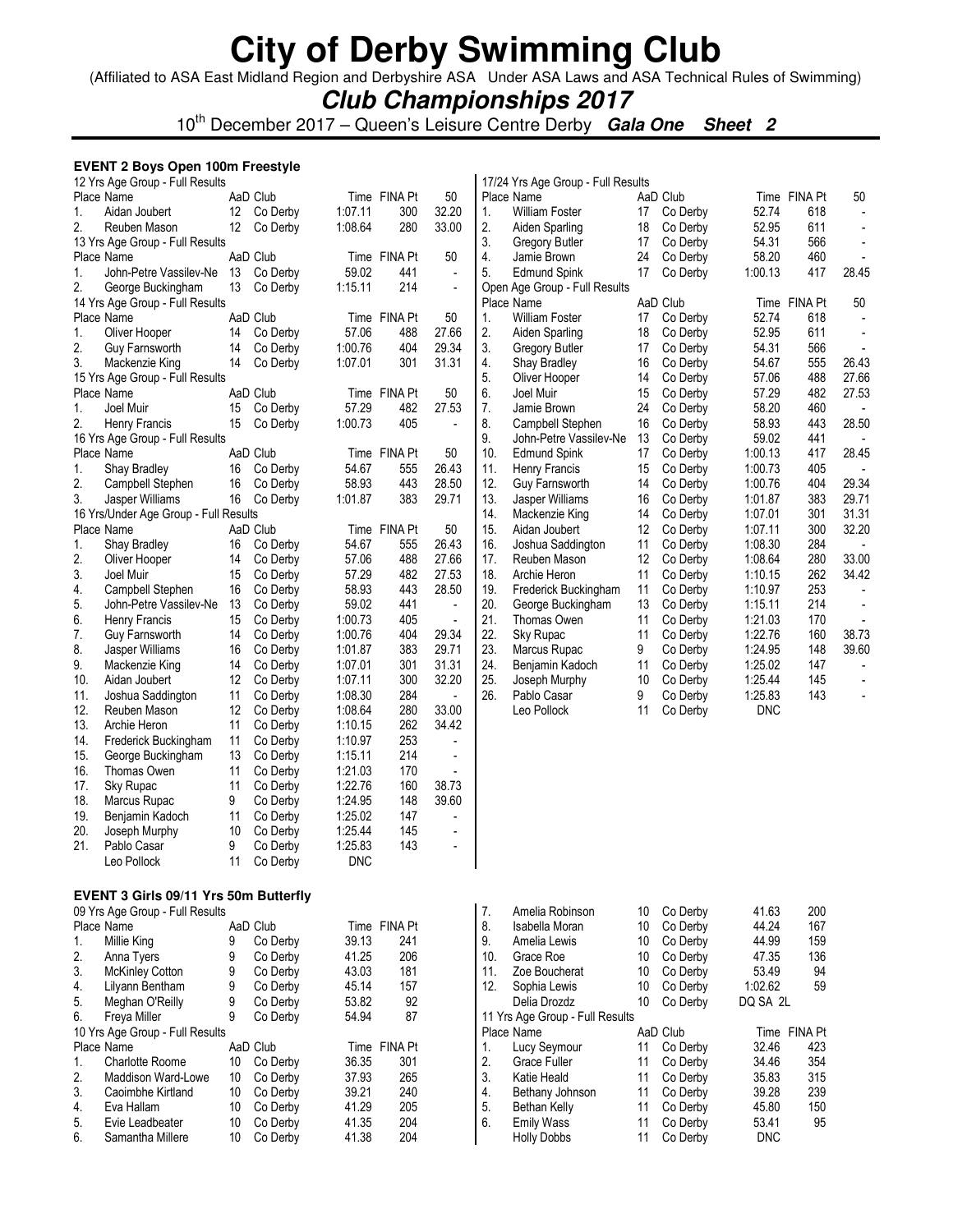(Affiliated to ASA East Midland Region and Derbyshire ASA Under ASA Laws and ASA Technical Rules of Swimming)

## **Club Championships 2017**

10th December 2017 – Queen's Leisure Centre Derby **Gala One Sheet 3**

|    | EVENT 4 Boys 08 Yrs/Under 25m Backstroke                                   |                |             |            |              |                |    |                                    |                |          |            |              |       |
|----|----------------------------------------------------------------------------|----------------|-------------|------------|--------------|----------------|----|------------------------------------|----------------|----------|------------|--------------|-------|
|    | Place Name                                                                 |                | AaD Club    |            | Time FINA Pt |                | 3. | Joseph Lauda                       | 8              | Co Derby | 23.59      |              |       |
| 1. | Luke Johnson                                                               | 8              | Co Derby    | 20.92      |              |                | 4. | Cameron Lewis                      | $\overline{7}$ | Co Derby | 24.67      |              |       |
| 2. | Darren Millers                                                             | 8              | Co Derby    | 21.36      |              |                | 5. | Henry Barker                       | 8              | Co Derby | 30.69      |              |       |
|    |                                                                            |                |             |            |              |                |    |                                    |                |          |            |              |       |
|    | <b>EVENT 5 Girls 08 Yrs/Under 25m Breaststroke</b>                         |                |             |            |              |                |    |                                    |                |          |            |              |       |
|    | Place Name                                                                 |                | AaD Club    |            | Time FINA Pt |                | 6. | Meredith Newham-Miles 8            |                | Co Derby | 33.20      |              |       |
| 1. | Ella Ratliff                                                               | 8              | Co Derby    | 27.87      |              |                | 7. | Isabella Aston                     | $\overline{7}$ | Co Derby | 35.38      |              |       |
| 2. | Amelie Ratliff                                                             | 7              | Co Derby    | 28.94      |              |                | 8. | Jemima Roe                         | 8              | Co Derby | 36.47      |              |       |
| 3. | <b>Felicity Dobbs</b>                                                      | 8              | Co Derby    | 29.28      |              |                |    | Grace Muter                        | 8              | Co Derby | <b>DNC</b> |              |       |
| 4. | Poppy Hallam                                                               | $\overline{7}$ | Co Derby    | 29.34      |              |                |    | Mia Overton                        | 8              | Co Derby | <b>DNC</b> |              |       |
| 5. | Lydia Cordle                                                               | $\overline{7}$ | Co Derby    | 29.49      |              |                |    |                                    |                |          |            |              |       |
|    |                                                                            |                |             |            |              |                |    |                                    |                |          |            |              |       |
|    | EVENT 6 Boys 09 Yrs/Over 200m Butterfly<br>13 Yrs Age Group - Full Results |                |             |            |              |                |    |                                    |                |          |            |              |       |
|    | Place Name                                                                 |                | AaD Club    | Time       |              |                |    |                                    |                |          |            |              |       |
| 1. | James Walker                                                               |                | 13 Co Derby | 2:48.40    |              |                |    |                                    |                |          |            |              |       |
|    | 14 Yrs Age Group - Full Results                                            |                |             |            |              |                |    |                                    |                |          |            |              |       |
|    | Place Name                                                                 |                | AaD Club    | Time       |              |                |    |                                    |                |          |            |              |       |
| 1. | Mackenzie King                                                             | 14             | Co Derby    | 2:54.80    |              |                |    |                                    |                |          |            |              |       |
|    | 17/24 Yrs Age Group - Full Results                                         |                |             |            |              |                |    |                                    |                |          |            |              |       |
|    | Place Name                                                                 |                | AaD Club    | Time       |              |                |    |                                    |                |          |            |              |       |
| 1. | <b>William Foster</b>                                                      | 17             | Co Derby    | 2:14.33    |              |                |    |                                    |                |          |            |              |       |
|    | <b>Edmund Spink</b>                                                        | 17             | Co Derby    | <b>DNC</b> |              |                |    |                                    |                |          |            |              |       |
|    |                                                                            |                |             |            |              |                |    |                                    |                |          |            |              |       |
|    | <b>EVENT 7 Girls 12 Yrs/Over 100m Butterfly</b>                            |                |             |            |              |                |    |                                    |                |          |            |              |       |
|    | 12 Yrs Age Group - Full Results                                            |                |             |            |              |                | 3. | Cerys Alton-Shardlow               | 14             | Co Derby | 1:21.36    | 302          |       |
|    | Place Name                                                                 |                | AaD Club    |            | Time FINA Pt | 50             | 4. | Natalie Layton                     | 14             | Co Derby | 1:22.06    | 294          | 35.98 |
| 1. | Ziyenne Shanker                                                            |                | 12 Co Derby | 1:15.25    | 382          | 34.60          | 5. | Emma Tyers                         | 14             | Co Derby | 1:22.34    | 291          | 38.79 |
| 2. | Julia Rucinska                                                             | 12             | Co Derby    | 1:15.80    | 373          | 36.03          | 6. | Amelia Hibbs                       | 14             | Co Derby | 1:26.56    | 251          | 39.73 |
| 3. | Katie Spooner                                                              | 12             | Co Derby    | 1:17.43    | 350          | 35.34          |    | Millie Barton                      | 14             | Co Derby | <b>DNC</b> |              |       |
| 4. | Jessica Grace                                                              | 12             | Co Derby    | 1:20.50    | 312          | 37.48          |    | 15 Yrs Age Group - Full Results    |                |          |            |              |       |
| 5. | Ellie Buck                                                                 |                | 12 Co Derby | 1:28.07    | 238          | 40.08          |    | Place Name                         |                | AaD Club |            | Time FINA Pt | 50    |
|    | 13 Yrs Age Group - Full Results                                            |                |             |            |              |                | 1. | Qaylah Bell                        | 15             | Co Derby | 1:15.02    | 385          | 34.36 |
|    | Place Name                                                                 |                | AaD Club    |            | Time FINA Pt | 50             |    | 16 Yrs Age Group - Full Results    |                |          |            |              |       |
| 1. | Eliza Walker                                                               |                | 13 Co Derby | 1:15.81    | 373          | $\blacksquare$ |    | Place Name                         |                | AaD Club |            | Time FINA Pt | 50    |
| 2. | Aimee Boucherat                                                            | 13             | Co Derby    | 1:17.22    | 353          | ÷,             | 1. | Maria-Magdalena Vassil 16          |                | Co Derby | 1:20.17    | 316          |       |
| 3. | Yuet Wan Liu                                                               | 13             | Co Derby    | 1:29.42    | 227          | $\blacksquare$ | 2. | Erin Alton-Shardlow                | 16             | Co Derby | 1:21.18    | 304          | 37.59 |
|    | 14 Yrs Age Group - Full Results                                            |                |             |            |              |                |    | 17/24 Yrs Age Group - Full Results |                |          |            |              |       |
|    | Place Name                                                                 |                | AaD Club    |            | Time FINA Pt | 50             |    | Place Name                         |                | AaD Club |            | Time FINA Pt | 50    |
| 1. | Nadia Williams                                                             | 14             | Co Derby    | 1:14.82    | 388          | 34.50          |    | Georgina Walker                    | 17             | Co Derby | <b>DNC</b> |              |       |
| 2. | Libby Kelly                                                                | 14             | Co Derby    | 1:20.32    | 314          |                |    |                                    |                |          |            |              |       |
|    |                                                                            |                |             |            |              |                |    |                                    |                |          |            |              |       |
|    | EVENT 8 Boys 09/11 Yrs 50m Freestyle                                       |                |             |            |              |                |    |                                    |                |          |            |              |       |
|    | 09 Yrs Age Group - Full Results                                            |                |             |            |              |                |    | Place Name                         |                | AaD Club |            | Time FINA Pt |       |
|    | Place Name                                                                 |                | AaD Club    |            | Time FINA Pt |                | 1. | Joshua Saddington                  | 11             | Co Derby | 30.67      | 288          |       |
| 1. | Marcus Rupac                                                               | 9              | Co Derby    | 37.41      | 158          |                | 2. | Sebastian Lee                      | 11             | Co Derby | 31.79      | 258          |       |
| 2. | Pablo Casar                                                                | 9              | Co Derby    | 38.78      | 142          |                | 3. | Archie Heron                       | 11             | Co Derby | 32.44      | 243          |       |
| 3. | Antoni Maciejewski                                                         | 9              | Co Derby    | 45.60      | 87           |                | 4. | Frederick Buckingham               | 11             | Co Derby | 33.37      | 223          |       |
| 4. | James Hooper                                                               | 9              | Co Derby    | 1:10.96    | 23           |                | 5. | Aaron Johnson                      | 11             | Co Derby | 34.34      | 205          |       |
|    | 10 Yrs Age Group - Full Results                                            |                |             |            |              |                | 6. | Thomas Owen                        | 11             | Co Derby | 35.27      | 189          |       |

7. Sky Rupac 11 Co Derby 36.94 164 8. Benjamin Barker 11 Co Derby 37.20 161 9. Benjamin Kadoch 11 Co Derby 37.89 152 Leo Pollock 11 Co Derby DNC

|    | Place Name            | AaD Club    |       | Time FINA Pt |
|----|-----------------------|-------------|-------|--------------|
| 1. | Thomas Moore          | 10 Co Derby | 32.68 | 238          |
| 2. | <b>Findlay Cordle</b> | 10 Co Derby | 33.22 | 226          |
| 3. | Joseph Murphy         | 10 Co Derby | 37.54 | 157          |

11 Yrs Age Group - Full Results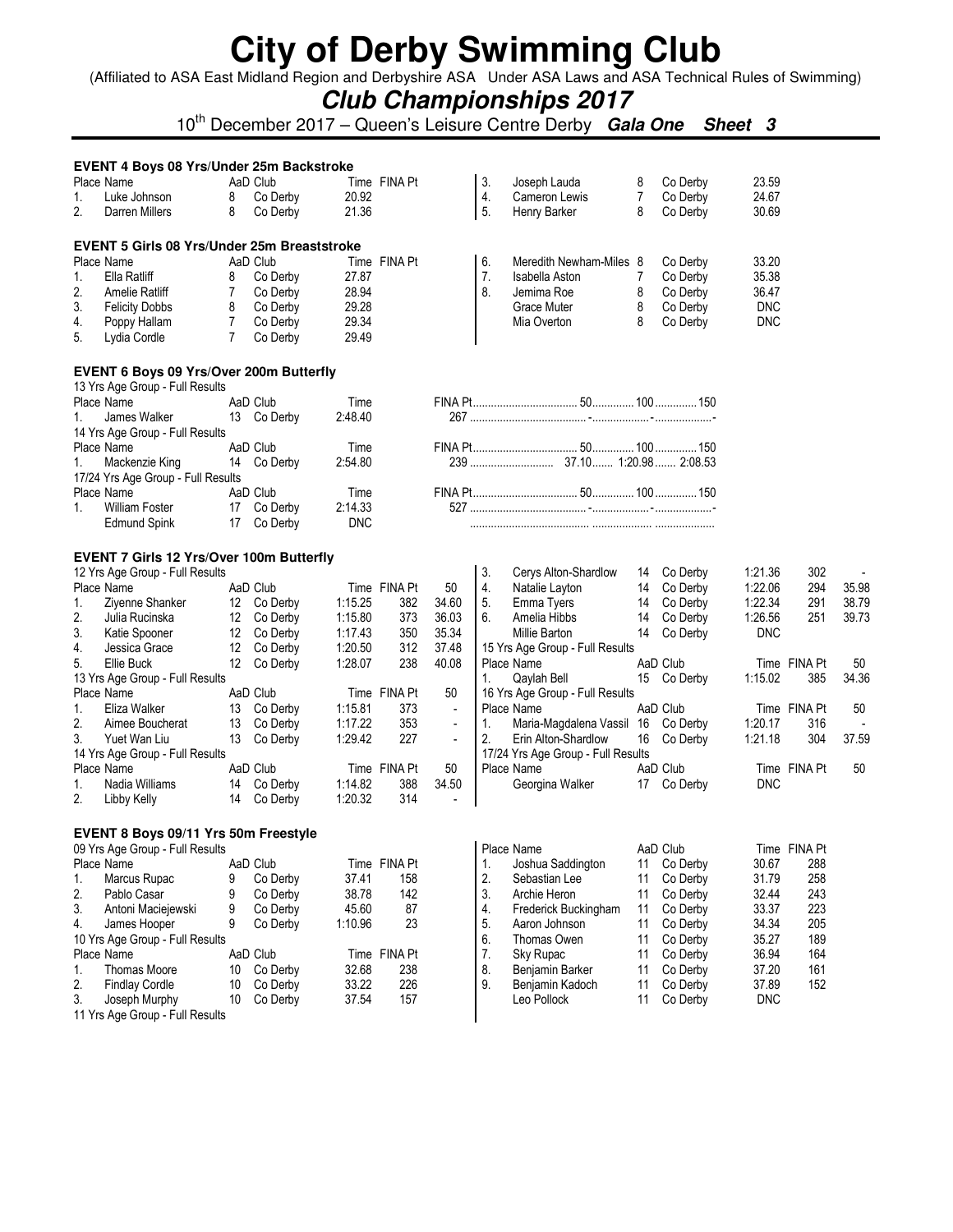(Affiliated to ASA East Midland Region and Derbyshire ASA Under ASA Laws and ASA Technical Rules of Swimming)

### **Club Championships 2017**

10th December 2017 – Queen's Leisure Centre Derby **Gala One Sheet 4**

### **EVENT 9 Boys 12 Yrs/Over 100m Backstroke**

14 Yrs Age Group - Full Results

15 Yrs Age Group - Full Results

16 Yrs Age Group - Full Results

|                      |                                                                                                                                                                                                                                                                                                                                                                                                                                                                                                                                                  |                                                                                                                                                                                                                                                                                                                                                                                        |                                                                                                                                                                                                                                                                                                                                                                                                                                                                                                                                                   |                                                                                                                                                                                                                                                                                                                                                                                                  |                                                                                                                                                                                                                                                  |                                                                      |                                                                                                                                               |                                                                                                                                                                                                                                                                                                                                                                                                                                                                                  |                                                                                                                                                                                                                                                         |                                                                                                                                                                                                                                                                                                                                                                                                    |                                                                                                                                                                                                                                                             | 50                                                                                                                                                                                                                         |
|----------------------|--------------------------------------------------------------------------------------------------------------------------------------------------------------------------------------------------------------------------------------------------------------------------------------------------------------------------------------------------------------------------------------------------------------------------------------------------------------------------------------------------------------------------------------------------|----------------------------------------------------------------------------------------------------------------------------------------------------------------------------------------------------------------------------------------------------------------------------------------------------------------------------------------------------------------------------------------|---------------------------------------------------------------------------------------------------------------------------------------------------------------------------------------------------------------------------------------------------------------------------------------------------------------------------------------------------------------------------------------------------------------------------------------------------------------------------------------------------------------------------------------------------|--------------------------------------------------------------------------------------------------------------------------------------------------------------------------------------------------------------------------------------------------------------------------------------------------------------------------------------------------------------------------------------------------|--------------------------------------------------------------------------------------------------------------------------------------------------------------------------------------------------------------------------------------------------|----------------------------------------------------------------------|-----------------------------------------------------------------------------------------------------------------------------------------------|----------------------------------------------------------------------------------------------------------------------------------------------------------------------------------------------------------------------------------------------------------------------------------------------------------------------------------------------------------------------------------------------------------------------------------------------------------------------------------|---------------------------------------------------------------------------------------------------------------------------------------------------------------------------------------------------------------------------------------------------------|----------------------------------------------------------------------------------------------------------------------------------------------------------------------------------------------------------------------------------------------------------------------------------------------------------------------------------------------------------------------------------------------------|-------------------------------------------------------------------------------------------------------------------------------------------------------------------------------------------------------------------------------------------------------------|----------------------------------------------------------------------------------------------------------------------------------------------------------------------------------------------------------------------------|
|                      |                                                                                                                                                                                                                                                                                                                                                                                                                                                                                                                                                  |                                                                                                                                                                                                                                                                                                                                                                                        |                                                                                                                                                                                                                                                                                                                                                                                                                                                                                                                                                   |                                                                                                                                                                                                                                                                                                                                                                                                  |                                                                                                                                                                                                                                                  |                                                                      |                                                                                                                                               |                                                                                                                                                                                                                                                                                                                                                                                                                                                                                  |                                                                                                                                                                                                                                                         |                                                                                                                                                                                                                                                                                                                                                                                                    |                                                                                                                                                                                                                                                             | 29.97                                                                                                                                                                                                                      |
|                      |                                                                                                                                                                                                                                                                                                                                                                                                                                                                                                                                                  |                                                                                                                                                                                                                                                                                                                                                                                        |                                                                                                                                                                                                                                                                                                                                                                                                                                                                                                                                                   |                                                                                                                                                                                                                                                                                                                                                                                                  |                                                                                                                                                                                                                                                  |                                                                      |                                                                                                                                               |                                                                                                                                                                                                                                                                                                                                                                                                                                                                                  |                                                                                                                                                                                                                                                         |                                                                                                                                                                                                                                                                                                                                                                                                    |                                                                                                                                                                                                                                                             | 34.01                                                                                                                                                                                                                      |
|                      |                                                                                                                                                                                                                                                                                                                                                                                                                                                                                                                                                  |                                                                                                                                                                                                                                                                                                                                                                                        |                                                                                                                                                                                                                                                                                                                                                                                                                                                                                                                                                   |                                                                                                                                                                                                                                                                                                                                                                                                  |                                                                                                                                                                                                                                                  |                                                                      |                                                                                                                                               |                                                                                                                                                                                                                                                                                                                                                                                                                                                                                  |                                                                                                                                                                                                                                                         |                                                                                                                                                                                                                                                                                                                                                                                                    |                                                                                                                                                                                                                                                             |                                                                                                                                                                                                                            |
|                      |                                                                                                                                                                                                                                                                                                                                                                                                                                                                                                                                                  |                                                                                                                                                                                                                                                                                                                                                                                        |                                                                                                                                                                                                                                                                                                                                                                                                                                                                                                                                                   |                                                                                                                                                                                                                                                                                                                                                                                                  |                                                                                                                                                                                                                                                  |                                                                      |                                                                                                                                               |                                                                                                                                                                                                                                                                                                                                                                                                                                                                                  |                                                                                                                                                                                                                                                         |                                                                                                                                                                                                                                                                                                                                                                                                    |                                                                                                                                                                                                                                                             | 50                                                                                                                                                                                                                         |
|                      |                                                                                                                                                                                                                                                                                                                                                                                                                                                                                                                                                  |                                                                                                                                                                                                                                                                                                                                                                                        |                                                                                                                                                                                                                                                                                                                                                                                                                                                                                                                                                   |                                                                                                                                                                                                                                                                                                                                                                                                  |                                                                                                                                                                                                                                                  |                                                                      |                                                                                                                                               |                                                                                                                                                                                                                                                                                                                                                                                                                                                                                  |                                                                                                                                                                                                                                                         |                                                                                                                                                                                                                                                                                                                                                                                                    |                                                                                                                                                                                                                                                             | 33.27                                                                                                                                                                                                                      |
|                      |                                                                                                                                                                                                                                                                                                                                                                                                                                                                                                                                                  |                                                                                                                                                                                                                                                                                                                                                                                        |                                                                                                                                                                                                                                                                                                                                                                                                                                                                                                                                                   |                                                                                                                                                                                                                                                                                                                                                                                                  |                                                                                                                                                                                                                                                  |                                                                      |                                                                                                                                               |                                                                                                                                                                                                                                                                                                                                                                                                                                                                                  |                                                                                                                                                                                                                                                         |                                                                                                                                                                                                                                                                                                                                                                                                    |                                                                                                                                                                                                                                                             |                                                                                                                                                                                                                            |
|                      |                                                                                                                                                                                                                                                                                                                                                                                                                                                                                                                                                  |                                                                                                                                                                                                                                                                                                                                                                                        |                                                                                                                                                                                                                                                                                                                                                                                                                                                                                                                                                   |                                                                                                                                                                                                                                                                                                                                                                                                  |                                                                                                                                                                                                                                                  |                                                                      |                                                                                                                                               |                                                                                                                                                                                                                                                                                                                                                                                                                                                                                  |                                                                                                                                                                                                                                                         |                                                                                                                                                                                                                                                                                                                                                                                                    |                                                                                                                                                                                                                                                             |                                                                                                                                                                                                                            |
|                      |                                                                                                                                                                                                                                                                                                                                                                                                                                                                                                                                                  |                                                                                                                                                                                                                                                                                                                                                                                        |                                                                                                                                                                                                                                                                                                                                                                                                                                                                                                                                                   |                                                                                                                                                                                                                                                                                                                                                                                                  |                                                                                                                                                                                                                                                  |                                                                      |                                                                                                                                               |                                                                                                                                                                                                                                                                                                                                                                                                                                                                                  |                                                                                                                                                                                                                                                         |                                                                                                                                                                                                                                                                                                                                                                                                    |                                                                                                                                                                                                                                                             | 50                                                                                                                                                                                                                         |
|                      |                                                                                                                                                                                                                                                                                                                                                                                                                                                                                                                                                  |                                                                                                                                                                                                                                                                                                                                                                                        |                                                                                                                                                                                                                                                                                                                                                                                                                                                                                                                                                   |                                                                                                                                                                                                                                                                                                                                                                                                  |                                                                                                                                                                                                                                                  |                                                                      | Aiden Sparling                                                                                                                                | 18                                                                                                                                                                                                                                                                                                                                                                                                                                                                               |                                                                                                                                                                                                                                                         |                                                                                                                                                                                                                                                                                                                                                                                                    |                                                                                                                                                                                                                                                             | 29.31                                                                                                                                                                                                                      |
| Jacob Atkinson       |                                                                                                                                                                                                                                                                                                                                                                                                                                                                                                                                                  |                                                                                                                                                                                                                                                                                                                                                                                        |                                                                                                                                                                                                                                                                                                                                                                                                                                                                                                                                                   |                                                                                                                                                                                                                                                                                                                                                                                                  |                                                                                                                                                                                                                                                  |                                                                      | <b>William Foster</b>                                                                                                                         |                                                                                                                                                                                                                                                                                                                                                                                                                                                                                  |                                                                                                                                                                                                                                                         |                                                                                                                                                                                                                                                                                                                                                                                                    |                                                                                                                                                                                                                                                             | 30.96                                                                                                                                                                                                                      |
|                      |                                                                                                                                                                                                                                                                                                                                                                                                                                                                                                                                                  |                                                                                                                                                                                                                                                                                                                                                                                        |                                                                                                                                                                                                                                                                                                                                                                                                                                                                                                                                                   |                                                                                                                                                                                                                                                                                                                                                                                                  |                                                                                                                                                                                                                                                  |                                                                      | Edmund Spink                                                                                                                                  |                                                                                                                                                                                                                                                                                                                                                                                                                                                                                  |                                                                                                                                                                                                                                                         | 1:14.77                                                                                                                                                                                                                                                                                                                                                                                            |                                                                                                                                                                                                                                                             |                                                                                                                                                                                                                            |
|                      |                                                                                                                                                                                                                                                                                                                                                                                                                                                                                                                                                  |                                                                                                                                                                                                                                                                                                                                                                                        |                                                                                                                                                                                                                                                                                                                                                                                                                                                                                                                                                   |                                                                                                                                                                                                                                                                                                                                                                                                  |                                                                                                                                                                                                                                                  |                                                                      |                                                                                                                                               |                                                                                                                                                                                                                                                                                                                                                                                                                                                                                  |                                                                                                                                                                                                                                                         |                                                                                                                                                                                                                                                                                                                                                                                                    |                                                                                                                                                                                                                                                             |                                                                                                                                                                                                                            |
|                      |                                                                                                                                                                                                                                                                                                                                                                                                                                                                                                                                                  |                                                                                                                                                                                                                                                                                                                                                                                        |                                                                                                                                                                                                                                                                                                                                                                                                                                                                                                                                                   |                                                                                                                                                                                                                                                                                                                                                                                                  |                                                                                                                                                                                                                                                  |                                                                      |                                                                                                                                               |                                                                                                                                                                                                                                                                                                                                                                                                                                                                                  |                                                                                                                                                                                                                                                         |                                                                                                                                                                                                                                                                                                                                                                                                    |                                                                                                                                                                                                                                                             |                                                                                                                                                                                                                            |
|                      |                                                                                                                                                                                                                                                                                                                                                                                                                                                                                                                                                  |                                                                                                                                                                                                                                                                                                                                                                                        |                                                                                                                                                                                                                                                                                                                                                                                                                                                                                                                                                   |                                                                                                                                                                                                                                                                                                                                                                                                  |                                                                                                                                                                                                                                                  |                                                                      |                                                                                                                                               |                                                                                                                                                                                                                                                                                                                                                                                                                                                                                  |                                                                                                                                                                                                                                                         |                                                                                                                                                                                                                                                                                                                                                                                                    |                                                                                                                                                                                                                                                             |                                                                                                                                                                                                                            |
|                      |                                                                                                                                                                                                                                                                                                                                                                                                                                                                                                                                                  |                                                                                                                                                                                                                                                                                                                                                                                        |                                                                                                                                                                                                                                                                                                                                                                                                                                                                                                                                                   |                                                                                                                                                                                                                                                                                                                                                                                                  |                                                                                                                                                                                                                                                  |                                                                      |                                                                                                                                               |                                                                                                                                                                                                                                                                                                                                                                                                                                                                                  |                                                                                                                                                                                                                                                         |                                                                                                                                                                                                                                                                                                                                                                                                    |                                                                                                                                                                                                                                                             |                                                                                                                                                                                                                            |
|                      |                                                                                                                                                                                                                                                                                                                                                                                                                                                                                                                                                  |                                                                                                                                                                                                                                                                                                                                                                                        |                                                                                                                                                                                                                                                                                                                                                                                                                                                                                                                                                   |                                                                                                                                                                                                                                                                                                                                                                                                  |                                                                                                                                                                                                                                                  |                                                                      |                                                                                                                                               |                                                                                                                                                                                                                                                                                                                                                                                                                                                                                  |                                                                                                                                                                                                                                                         |                                                                                                                                                                                                                                                                                                                                                                                                    |                                                                                                                                                                                                                                                             |                                                                                                                                                                                                                            |
|                      |                                                                                                                                                                                                                                                                                                                                                                                                                                                                                                                                                  |                                                                                                                                                                                                                                                                                                                                                                                        |                                                                                                                                                                                                                                                                                                                                                                                                                                                                                                                                                   |                                                                                                                                                                                                                                                                                                                                                                                                  |                                                                                                                                                                                                                                                  |                                                                      |                                                                                                                                               |                                                                                                                                                                                                                                                                                                                                                                                                                                                                                  |                                                                                                                                                                                                                                                         |                                                                                                                                                                                                                                                                                                                                                                                                    |                                                                                                                                                                                                                                                             |                                                                                                                                                                                                                            |
|                      |                                                                                                                                                                                                                                                                                                                                                                                                                                                                                                                                                  |                                                                                                                                                                                                                                                                                                                                                                                        |                                                                                                                                                                                                                                                                                                                                                                                                                                                                                                                                                   |                                                                                                                                                                                                                                                                                                                                                                                                  |                                                                                                                                                                                                                                                  |                                                                      |                                                                                                                                               |                                                                                                                                                                                                                                                                                                                                                                                                                                                                                  |                                                                                                                                                                                                                                                         |                                                                                                                                                                                                                                                                                                                                                                                                    |                                                                                                                                                                                                                                                             |                                                                                                                                                                                                                            |
|                      |                                                                                                                                                                                                                                                                                                                                                                                                                                                                                                                                                  |                                                                                                                                                                                                                                                                                                                                                                                        |                                                                                                                                                                                                                                                                                                                                                                                                                                                                                                                                                   |                                                                                                                                                                                                                                                                                                                                                                                                  |                                                                                                                                                                                                                                                  |                                                                      |                                                                                                                                               |                                                                                                                                                                                                                                                                                                                                                                                                                                                                                  |                                                                                                                                                                                                                                                         |                                                                                                                                                                                                                                                                                                                                                                                                    |                                                                                                                                                                                                                                                             |                                                                                                                                                                                                                            |
|                      |                                                                                                                                                                                                                                                                                                                                                                                                                                                                                                                                                  |                                                                                                                                                                                                                                                                                                                                                                                        |                                                                                                                                                                                                                                                                                                                                                                                                                                                                                                                                                   |                                                                                                                                                                                                                                                                                                                                                                                                  |                                                                                                                                                                                                                                                  |                                                                      |                                                                                                                                               |                                                                                                                                                                                                                                                                                                                                                                                                                                                                                  |                                                                                                                                                                                                                                                         |                                                                                                                                                                                                                                                                                                                                                                                                    |                                                                                                                                                                                                                                                             |                                                                                                                                                                                                                            |
|                      |                                                                                                                                                                                                                                                                                                                                                                                                                                                                                                                                                  |                                                                                                                                                                                                                                                                                                                                                                                        |                                                                                                                                                                                                                                                                                                                                                                                                                                                                                                                                                   |                                                                                                                                                                                                                                                                                                                                                                                                  |                                                                                                                                                                                                                                                  |                                                                      |                                                                                                                                               |                                                                                                                                                                                                                                                                                                                                                                                                                                                                                  |                                                                                                                                                                                                                                                         |                                                                                                                                                                                                                                                                                                                                                                                                    |                                                                                                                                                                                                                                                             |                                                                                                                                                                                                                            |
|                      |                                                                                                                                                                                                                                                                                                                                                                                                                                                                                                                                                  |                                                                                                                                                                                                                                                                                                                                                                                        |                                                                                                                                                                                                                                                                                                                                                                                                                                                                                                                                                   |                                                                                                                                                                                                                                                                                                                                                                                                  |                                                                                                                                                                                                                                                  |                                                                      |                                                                                                                                               |                                                                                                                                                                                                                                                                                                                                                                                                                                                                                  |                                                                                                                                                                                                                                                         |                                                                                                                                                                                                                                                                                                                                                                                                    |                                                                                                                                                                                                                                                             |                                                                                                                                                                                                                            |
|                      |                                                                                                                                                                                                                                                                                                                                                                                                                                                                                                                                                  |                                                                                                                                                                                                                                                                                                                                                                                        |                                                                                                                                                                                                                                                                                                                                                                                                                                                                                                                                                   |                                                                                                                                                                                                                                                                                                                                                                                                  |                                                                                                                                                                                                                                                  |                                                                      |                                                                                                                                               |                                                                                                                                                                                                                                                                                                                                                                                                                                                                                  |                                                                                                                                                                                                                                                         |                                                                                                                                                                                                                                                                                                                                                                                                    |                                                                                                                                                                                                                                                             |                                                                                                                                                                                                                            |
|                      |                                                                                                                                                                                                                                                                                                                                                                                                                                                                                                                                                  |                                                                                                                                                                                                                                                                                                                                                                                        |                                                                                                                                                                                                                                                                                                                                                                                                                                                                                                                                                   |                                                                                                                                                                                                                                                                                                                                                                                                  |                                                                                                                                                                                                                                                  |                                                                      |                                                                                                                                               |                                                                                                                                                                                                                                                                                                                                                                                                                                                                                  |                                                                                                                                                                                                                                                         |                                                                                                                                                                                                                                                                                                                                                                                                    |                                                                                                                                                                                                                                                             |                                                                                                                                                                                                                            |
|                      |                                                                                                                                                                                                                                                                                                                                                                                                                                                                                                                                                  |                                                                                                                                                                                                                                                                                                                                                                                        |                                                                                                                                                                                                                                                                                                                                                                                                                                                                                                                                                   |                                                                                                                                                                                                                                                                                                                                                                                                  |                                                                                                                                                                                                                                                  |                                                                      |                                                                                                                                               |                                                                                                                                                                                                                                                                                                                                                                                                                                                                                  |                                                                                                                                                                                                                                                         |                                                                                                                                                                                                                                                                                                                                                                                                    |                                                                                                                                                                                                                                                             |                                                                                                                                                                                                                            |
|                      |                                                                                                                                                                                                                                                                                                                                                                                                                                                                                                                                                  |                                                                                                                                                                                                                                                                                                                                                                                        |                                                                                                                                                                                                                                                                                                                                                                                                                                                                                                                                                   |                                                                                                                                                                                                                                                                                                                                                                                                  |                                                                                                                                                                                                                                                  |                                                                      |                                                                                                                                               |                                                                                                                                                                                                                                                                                                                                                                                                                                                                                  |                                                                                                                                                                                                                                                         |                                                                                                                                                                                                                                                                                                                                                                                                    |                                                                                                                                                                                                                                                             |                                                                                                                                                                                                                            |
|                      |                                                                                                                                                                                                                                                                                                                                                                                                                                                                                                                                                  |                                                                                                                                                                                                                                                                                                                                                                                        |                                                                                                                                                                                                                                                                                                                                                                                                                                                                                                                                                   |                                                                                                                                                                                                                                                                                                                                                                                                  |                                                                                                                                                                                                                                                  |                                                                      |                                                                                                                                               |                                                                                                                                                                                                                                                                                                                                                                                                                                                                                  |                                                                                                                                                                                                                                                         |                                                                                                                                                                                                                                                                                                                                                                                                    |                                                                                                                                                                                                                                                             |                                                                                                                                                                                                                            |
|                      |                                                                                                                                                                                                                                                                                                                                                                                                                                                                                                                                                  |                                                                                                                                                                                                                                                                                                                                                                                        |                                                                                                                                                                                                                                                                                                                                                                                                                                                                                                                                                   |                                                                                                                                                                                                                                                                                                                                                                                                  |                                                                                                                                                                                                                                                  |                                                                      |                                                                                                                                               |                                                                                                                                                                                                                                                                                                                                                                                                                                                                                  |                                                                                                                                                                                                                                                         |                                                                                                                                                                                                                                                                                                                                                                                                    |                                                                                                                                                                                                                                                             |                                                                                                                                                                                                                            |
|                      |                                                                                                                                                                                                                                                                                                                                                                                                                                                                                                                                                  |                                                                                                                                                                                                                                                                                                                                                                                        |                                                                                                                                                                                                                                                                                                                                                                                                                                                                                                                                                   |                                                                                                                                                                                                                                                                                                                                                                                                  |                                                                                                                                                                                                                                                  |                                                                      |                                                                                                                                               |                                                                                                                                                                                                                                                                                                                                                                                                                                                                                  |                                                                                                                                                                                                                                                         |                                                                                                                                                                                                                                                                                                                                                                                                    |                                                                                                                                                                                                                                                             |                                                                                                                                                                                                                            |
|                      |                                                                                                                                                                                                                                                                                                                                                                                                                                                                                                                                                  |                                                                                                                                                                                                                                                                                                                                                                                        |                                                                                                                                                                                                                                                                                                                                                                                                                                                                                                                                                   |                                                                                                                                                                                                                                                                                                                                                                                                  |                                                                                                                                                                                                                                                  |                                                                      |                                                                                                                                               |                                                                                                                                                                                                                                                                                                                                                                                                                                                                                  |                                                                                                                                                                                                                                                         |                                                                                                                                                                                                                                                                                                                                                                                                    |                                                                                                                                                                                                                                                             |                                                                                                                                                                                                                            |
|                      |                                                                                                                                                                                                                                                                                                                                                                                                                                                                                                                                                  |                                                                                                                                                                                                                                                                                                                                                                                        |                                                                                                                                                                                                                                                                                                                                                                                                                                                                                                                                                   |                                                                                                                                                                                                                                                                                                                                                                                                  |                                                                                                                                                                                                                                                  |                                                                      |                                                                                                                                               |                                                                                                                                                                                                                                                                                                                                                                                                                                                                                  |                                                                                                                                                                                                                                                         |                                                                                                                                                                                                                                                                                                                                                                                                    |                                                                                                                                                                                                                                                             |                                                                                                                                                                                                                            |
|                      |                                                                                                                                                                                                                                                                                                                                                                                                                                                                                                                                                  |                                                                                                                                                                                                                                                                                                                                                                                        |                                                                                                                                                                                                                                                                                                                                                                                                                                                                                                                                                   |                                                                                                                                                                                                                                                                                                                                                                                                  |                                                                                                                                                                                                                                                  |                                                                      |                                                                                                                                               |                                                                                                                                                                                                                                                                                                                                                                                                                                                                                  |                                                                                                                                                                                                                                                         |                                                                                                                                                                                                                                                                                                                                                                                                    |                                                                                                                                                                                                                                                             |                                                                                                                                                                                                                            |
|                      |                                                                                                                                                                                                                                                                                                                                                                                                                                                                                                                                                  |                                                                                                                                                                                                                                                                                                                                                                                        |                                                                                                                                                                                                                                                                                                                                                                                                                                                                                                                                                   |                                                                                                                                                                                                                                                                                                                                                                                                  |                                                                                                                                                                                                                                                  |                                                                      |                                                                                                                                               |                                                                                                                                                                                                                                                                                                                                                                                                                                                                                  |                                                                                                                                                                                                                                                         |                                                                                                                                                                                                                                                                                                                                                                                                    |                                                                                                                                                                                                                                                             |                                                                                                                                                                                                                            |
|                      |                                                                                                                                                                                                                                                                                                                                                                                                                                                                                                                                                  |                                                                                                                                                                                                                                                                                                                                                                                        |                                                                                                                                                                                                                                                                                                                                                                                                                                                                                                                                                   |                                                                                                                                                                                                                                                                                                                                                                                                  |                                                                                                                                                                                                                                                  |                                                                      |                                                                                                                                               |                                                                                                                                                                                                                                                                                                                                                                                                                                                                                  |                                                                                                                                                                                                                                                         |                                                                                                                                                                                                                                                                                                                                                                                                    |                                                                                                                                                                                                                                                             |                                                                                                                                                                                                                            |
|                      |                                                                                                                                                                                                                                                                                                                                                                                                                                                                                                                                                  |                                                                                                                                                                                                                                                                                                                                                                                        |                                                                                                                                                                                                                                                                                                                                                                                                                                                                                                                                                   |                                                                                                                                                                                                                                                                                                                                                                                                  |                                                                                                                                                                                                                                                  |                                                                      |                                                                                                                                               |                                                                                                                                                                                                                                                                                                                                                                                                                                                                                  |                                                                                                                                                                                                                                                         |                                                                                                                                                                                                                                                                                                                                                                                                    |                                                                                                                                                                                                                                                             |                                                                                                                                                                                                                            |
|                      |                                                                                                                                                                                                                                                                                                                                                                                                                                                                                                                                                  |                                                                                                                                                                                                                                                                                                                                                                                        |                                                                                                                                                                                                                                                                                                                                                                                                                                                                                                                                                   |                                                                                                                                                                                                                                                                                                                                                                                                  |                                                                                                                                                                                                                                                  |                                                                      |                                                                                                                                               |                                                                                                                                                                                                                                                                                                                                                                                                                                                                                  |                                                                                                                                                                                                                                                         |                                                                                                                                                                                                                                                                                                                                                                                                    |                                                                                                                                                                                                                                                             |                                                                                                                                                                                                                            |
|                      |                                                                                                                                                                                                                                                                                                                                                                                                                                                                                                                                                  |                                                                                                                                                                                                                                                                                                                                                                                        |                                                                                                                                                                                                                                                                                                                                                                                                                                                                                                                                                   |                                                                                                                                                                                                                                                                                                                                                                                                  |                                                                                                                                                                                                                                                  |                                                                      |                                                                                                                                               |                                                                                                                                                                                                                                                                                                                                                                                                                                                                                  |                                                                                                                                                                                                                                                         |                                                                                                                                                                                                                                                                                                                                                                                                    |                                                                                                                                                                                                                                                             |                                                                                                                                                                                                                            |
| Joseph Murphy        |                                                                                                                                                                                                                                                                                                                                                                                                                                                                                                                                                  |                                                                                                                                                                                                                                                                                                                                                                                        |                                                                                                                                                                                                                                                                                                                                                                                                                                                                                                                                                   |                                                                                                                                                                                                                                                                                                                                                                                                  |                                                                                                                                                                                                                                                  |                                                                      |                                                                                                                                               |                                                                                                                                                                                                                                                                                                                                                                                                                                                                                  |                                                                                                                                                                                                                                                         |                                                                                                                                                                                                                                                                                                                                                                                                    |                                                                                                                                                                                                                                                             |                                                                                                                                                                                                                            |
|                      |                                                                                                                                                                                                                                                                                                                                                                                                                                                                                                                                                  |                                                                                                                                                                                                                                                                                                                                                                                        |                                                                                                                                                                                                                                                                                                                                                                                                                                                                                                                                                   |                                                                                                                                                                                                                                                                                                                                                                                                  |                                                                                                                                                                                                                                                  |                                                                      |                                                                                                                                               |                                                                                                                                                                                                                                                                                                                                                                                                                                                                                  |                                                                                                                                                                                                                                                         |                                                                                                                                                                                                                                                                                                                                                                                                    |                                                                                                                                                                                                                                                             |                                                                                                                                                                                                                            |
|                      |                                                                                                                                                                                                                                                                                                                                                                                                                                                                                                                                                  |                                                                                                                                                                                                                                                                                                                                                                                        | Time                                                                                                                                                                                                                                                                                                                                                                                                                                                                                                                                              |                                                                                                                                                                                                                                                                                                                                                                                                  |                                                                                                                                                                                                                                                  |                                                                      |                                                                                                                                               |                                                                                                                                                                                                                                                                                                                                                                                                                                                                                  |                                                                                                                                                                                                                                                         |                                                                                                                                                                                                                                                                                                                                                                                                    |                                                                                                                                                                                                                                                             |                                                                                                                                                                                                                            |
| Frederick Buckingham |                                                                                                                                                                                                                                                                                                                                                                                                                                                                                                                                                  |                                                                                                                                                                                                                                                                                                                                                                                        | 3:08.73                                                                                                                                                                                                                                                                                                                                                                                                                                                                                                                                           |                                                                                                                                                                                                                                                                                                                                                                                                  |                                                                                                                                                                                                                                                  |                                                                      |                                                                                                                                               |                                                                                                                                                                                                                                                                                                                                                                                                                                                                                  |                                                                                                                                                                                                                                                         |                                                                                                                                                                                                                                                                                                                                                                                                    |                                                                                                                                                                                                                                                             |                                                                                                                                                                                                                            |
| Joshua Saddington    |                                                                                                                                                                                                                                                                                                                                                                                                                                                                                                                                                  |                                                                                                                                                                                                                                                                                                                                                                                        | 3:18.98                                                                                                                                                                                                                                                                                                                                                                                                                                                                                                                                           |                                                                                                                                                                                                                                                                                                                                                                                                  |                                                                                                                                                                                                                                                  |                                                                      |                                                                                                                                               |                                                                                                                                                                                                                                                                                                                                                                                                                                                                                  |                                                                                                                                                                                                                                                         |                                                                                                                                                                                                                                                                                                                                                                                                    |                                                                                                                                                                                                                                                             |                                                                                                                                                                                                                            |
| Aaron Johnson        |                                                                                                                                                                                                                                                                                                                                                                                                                                                                                                                                                  |                                                                                                                                                                                                                                                                                                                                                                                        | 3:45.52                                                                                                                                                                                                                                                                                                                                                                                                                                                                                                                                           |                                                                                                                                                                                                                                                                                                                                                                                                  |                                                                                                                                                                                                                                                  |                                                                      |                                                                                                                                               |                                                                                                                                                                                                                                                                                                                                                                                                                                                                                  |                                                                                                                                                                                                                                                         |                                                                                                                                                                                                                                                                                                                                                                                                    |                                                                                                                                                                                                                                                             |                                                                                                                                                                                                                            |
| Benjamin Kadoch      | 11                                                                                                                                                                                                                                                                                                                                                                                                                                                                                                                                               | Co Derby                                                                                                                                                                                                                                                                                                                                                                               | 3:47.48                                                                                                                                                                                                                                                                                                                                                                                                                                                                                                                                           |                                                                                                                                                                                                                                                                                                                                                                                                  |                                                                                                                                                                                                                                                  |                                                                      |                                                                                                                                               |                                                                                                                                                                                                                                                                                                                                                                                                                                                                                  |                                                                                                                                                                                                                                                         |                                                                                                                                                                                                                                                                                                                                                                                                    |                                                                                                                                                                                                                                                             |                                                                                                                                                                                                                            |
| Thomas Owen          |                                                                                                                                                                                                                                                                                                                                                                                                                                                                                                                                                  |                                                                                                                                                                                                                                                                                                                                                                                        | 4:03.41                                                                                                                                                                                                                                                                                                                                                                                                                                                                                                                                           |                                                                                                                                                                                                                                                                                                                                                                                                  |                                                                                                                                                                                                                                                  |                                                                      |                                                                                                                                               |                                                                                                                                                                                                                                                                                                                                                                                                                                                                                  |                                                                                                                                                                                                                                                         |                                                                                                                                                                                                                                                                                                                                                                                                    |                                                                                                                                                                                                                                                             |                                                                                                                                                                                                                            |
|                      |                                                                                                                                                                                                                                                                                                                                                                                                                                                                                                                                                  |                                                                                                                                                                                                                                                                                                                                                                                        |                                                                                                                                                                                                                                                                                                                                                                                                                                                                                                                                                   |                                                                                                                                                                                                                                                                                                                                                                                                  |                                                                                                                                                                                                                                                  |                                                                      |                                                                                                                                               |                                                                                                                                                                                                                                                                                                                                                                                                                                                                                  |                                                                                                                                                                                                                                                         |                                                                                                                                                                                                                                                                                                                                                                                                    |                                                                                                                                                                                                                                                             |                                                                                                                                                                                                                            |
|                      |                                                                                                                                                                                                                                                                                                                                                                                                                                                                                                                                                  |                                                                                                                                                                                                                                                                                                                                                                                        | Time                                                                                                                                                                                                                                                                                                                                                                                                                                                                                                                                              |                                                                                                                                                                                                                                                                                                                                                                                                  |                                                                                                                                                                                                                                                  |                                                                      |                                                                                                                                               |                                                                                                                                                                                                                                                                                                                                                                                                                                                                                  |                                                                                                                                                                                                                                                         |                                                                                                                                                                                                                                                                                                                                                                                                    |                                                                                                                                                                                                                                                             |                                                                                                                                                                                                                            |
|                      |                                                                                                                                                                                                                                                                                                                                                                                                                                                                                                                                                  |                                                                                                                                                                                                                                                                                                                                                                                        |                                                                                                                                                                                                                                                                                                                                                                                                                                                                                                                                                   |                                                                                                                                                                                                                                                                                                                                                                                                  |                                                                                                                                                                                                                                                  |                                                                      |                                                                                                                                               |                                                                                                                                                                                                                                                                                                                                                                                                                                                                                  |                                                                                                                                                                                                                                                         |                                                                                                                                                                                                                                                                                                                                                                                                    |                                                                                                                                                                                                                                                             |                                                                                                                                                                                                                            |
|                      |                                                                                                                                                                                                                                                                                                                                                                                                                                                                                                                                                  |                                                                                                                                                                                                                                                                                                                                                                                        |                                                                                                                                                                                                                                                                                                                                                                                                                                                                                                                                                   |                                                                                                                                                                                                                                                                                                                                                                                                  |                                                                                                                                                                                                                                                  |                                                                      |                                                                                                                                               |                                                                                                                                                                                                                                                                                                                                                                                                                                                                                  |                                                                                                                                                                                                                                                         |                                                                                                                                                                                                                                                                                                                                                                                                    |                                                                                                                                                                                                                                                             |                                                                                                                                                                                                                            |
|                      |                                                                                                                                                                                                                                                                                                                                                                                                                                                                                                                                                  |                                                                                                                                                                                                                                                                                                                                                                                        | Time                                                                                                                                                                                                                                                                                                                                                                                                                                                                                                                                              |                                                                                                                                                                                                                                                                                                                                                                                                  |                                                                                                                                                                                                                                                  |                                                                      |                                                                                                                                               |                                                                                                                                                                                                                                                                                                                                                                                                                                                                                  |                                                                                                                                                                                                                                                         |                                                                                                                                                                                                                                                                                                                                                                                                    |                                                                                                                                                                                                                                                             |                                                                                                                                                                                                                            |
|                      | Place Name<br>Aidan Joubert<br>Ben Atkinson<br>Place Name<br>George Buckingham<br>Place Name<br>Guy Farnsworth<br>Place Name<br>Lilyann Bentham<br>Millie King<br><b>McKinley Cotton</b><br>Anna Tyers<br>Alytheia Abraham<br>Meghan O'Reilly<br>Jessica Wass<br>Freya Miller<br>Crina Roscan<br>Place Name<br><b>Charlotte Roome</b><br>Millie Cadden<br>Maddison Ward-Lowe<br>Caoimbhe Kirtland<br>Zoe Boucherat<br>Catherine Robson<br>Eva Hallam<br>Amelia Robinson<br>Place Name<br>Place Name<br>Place Name<br>Aidan Joubert<br>Place Name | 12 Yrs Age Group - Full Results<br>13 Yrs Age Group - Full Results<br>14 Yrs Age Group - Full Results<br>09 Yrs Age Group - Full Results<br>9<br>9<br>9<br>9<br>9<br>9<br>9<br>9<br>9<br>10 Yrs Age Group - Full Results<br>10<br>10<br>10<br>10 Yrs Age Group - Full Results<br>11 Yrs Age Group - Full Results<br>12 Yrs Age Group - Full Results<br>13 Yrs Age Group - Full Results | AaD Club<br>12 Co Derby<br>12 Co Derby<br>AaD Club<br>John-Petre Vassilev-Ne 13 Co Derby<br>13 Co Derby<br>AaD Club<br>14 Co Derby<br>14 Co Derby<br>AaD Club<br>Co Derby<br>Co Derby<br>Co Derby<br>Co Derby<br>Co Derby<br>Co Derby<br>Co Derby<br>Co Derby<br>Co Derby<br>AaD Club<br>Co Derby<br>10<br>10 Co Derby<br>10 Co Derby<br>10 Co Derby<br>Co Derby<br>10 Co Derby<br>Co Derby<br>Co Derby<br>AaD Club<br>10 Co Derby<br>AaD Club<br>11 Co Derby<br>11 Co Derby<br>11 Co Derby<br>11 Co Derby<br>AaD Club<br>12 Co Derby<br>AaD Club | LVLIVI 9 DOYS IZ 113/OVEI TOOIII DACKSLIONE<br>1:17.32<br>1:21.04<br>1:11.93<br>1:22.43<br>1:09.53<br>1:14.91<br>EVENT 10 Girls 09/11 Yrs 50m Breaststroke<br>52.96<br>53.86<br>55.34<br>55.88<br>58.91<br>1:01.89<br>1:05.61<br>1:12.01<br>42.79<br>45.59<br>47.94<br>48.25<br>50.13<br>50.28<br>51.77<br>52.13<br>EVENT 11 Boys 09 Yrs/Over 200m Breaststroke<br>Time<br><b>DNC</b><br>3:13.55 | Time FINA Pt<br>253<br>220<br>Time FINA Pt<br>314<br>209<br>Time FINA Pt<br>348<br>278<br>Time FINA Pt<br>160<br>152<br>140<br>136<br>116<br>100<br>84<br>63<br>DQ SA 1L<br>Time FINA Pt<br>304<br>252<br>216<br>212<br>189<br>187<br>172<br>168 | 50<br>37.38<br>$\blacksquare$<br>50<br>34.32<br>50<br>33.74<br>36.26 | 1.<br>2.<br>1.<br>1.<br>2.<br>3.<br>9.<br>10.<br>11.<br>12.<br>13.<br>14.<br>15.<br>1.<br>2.<br>3.<br>4.<br>5.<br>6.<br>7.<br>8.<br>9.<br>10. | Place Name<br>Joel Muir<br>Henry Francis<br>Place Name<br>Jasper Williams<br>Isaac Von Fintel<br>Place Name<br><b>Phoebe Butler</b><br>Isabella Moran<br>Amelia Lewis<br>Lucy Brighouse<br>Delia Drozdz<br>Matilda Downes<br>Sophia Lewis<br>Grace Roe<br>Place Name<br>Lucy Seymour<br>Alicia Ward-Lowe<br>Grace Fuller<br>Bethany Johnson<br>Katie Heald<br><b>Harriet Ellse</b><br>Bethan Kelly<br>Isabella Minion<br><b>Emily Wass</b><br>Marina Scott<br><b>Holly Dobbs</b> | 15 Yrs Age Group - Full Results<br>16 Yrs Age Group - Full Results<br>17/24 Yrs Age Group - Full Results<br>10<br>10<br>10<br>10<br>10<br>10<br>10<br>10<br>11 Yrs Age Group - Full Results<br>11<br>11<br>11<br>11<br>11<br>11<br>11<br>11<br>11<br>11 | AaD Club<br>Co Derby<br>15<br>15 Co Derby<br>AaD Club<br>Co Derby<br>16<br>Co Derby<br>16<br>AaD Club<br>Co Derby<br>17 Co Derby<br>17 Co Derby<br>Co Derby<br>Co Derby<br>Co Derby<br>Co Derby<br>Co Derby<br>Co Derby<br>Co Derby<br>Co Derby<br>AaD Club<br>11 Co Derby<br>Co Derby<br>Co Derby<br>Co Derby<br>Co Derby<br>Co Derby<br>Co Derby<br>Co Derby<br>Co Derby<br>Co Derby<br>Co Derby | 1:02.15<br>1:08.71<br>1:09.71<br><b>DNC</b><br>1:00.40<br>1:02.54<br>52.53<br>52.54<br>53.68<br>53.75<br>1:00.91<br>1:09.85<br>1:11.92<br>DQ ST<br>41.96<br>43.02<br>44.24<br>44.46<br>46.06<br>49.43<br>49.65<br>56.83<br>1:00.12<br>1:05.37<br><b>DNC</b> | Time FINA Pt<br>488<br>361<br>Time FINA Pt<br>346<br>Time FINA Pt<br>531<br>479<br>280<br>164<br>164<br>154<br>153<br>105<br>70<br>64<br>Time FINA Pt<br>323<br>300<br>275<br>271<br>244<br>197<br>195<br>130<br>109<br>85 |

Place Name AaD Club Time FINA Pt ................................... 50 .............. 100 .............. 150 1. James Walker 13 Co Derby 2:55.52 323 ............................ 41.06 ....... 1:26.15 ....... 2:12.10 2. George Buckingham 13 Co Derby 3:36.75 171 ....................................... - ....... 1:44.64 ....... 2:39.68

Place Name AaD Club Time FINA Pt ................................... 50 .............. 100 .............. 150

Place Name AaD Club Time FINA Pt ................................... 50 .............. 100 .............. 150 1. Campbell Stephen 16 Co Derby 2:32.98 488 ............................ 34.36 ....... 1:13.68 ................... -

Place Name AaD Club Time FINA Pt ................................... 50 .............. 100 .............. 150 1. Jacob Atkinson 14 Co Derby 3:04.62 277 ............................ 41.05 ....... 1:27.59 ....... 2:15.74

Gregory Bilinski 15 Co Derby DNC ........................................ .................... ....................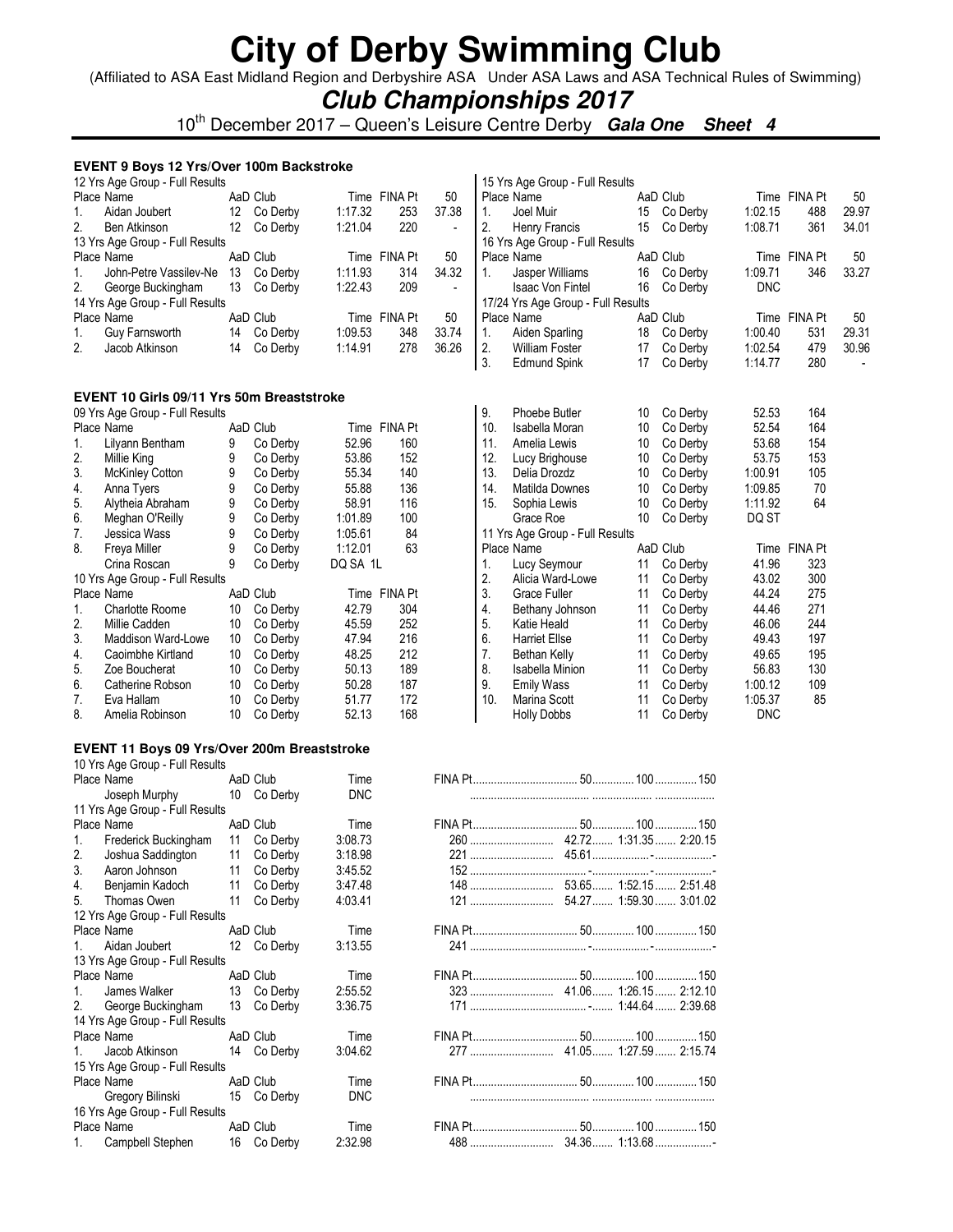(Affiliated to ASA East Midland Region and Derbyshire ASA Under ASA Laws and ASA Technical Rules of Swimming)

### **Club Championships 2017**

10th December 2017 – Queen's Leisure Centre Derby **Gala One Sheet 5**

|     | EVENT 12 Boys 08 Yrs/Under 25m Freestyle         |    |          |            |              |                |            |                                    |                |             |            |              |                |
|-----|--------------------------------------------------|----|----------|------------|--------------|----------------|------------|------------------------------------|----------------|-------------|------------|--------------|----------------|
|     | Place Name                                       |    | AaD Club |            | Time FINA Pt |                | 3.         | Joseph Lauda                       | 8              | Co Derby    | 19.40      |              |                |
| 1.  | Luke Johnson                                     | 8  | Co Derby | 17.62      |              |                | 4.         | Cameron Lewis                      | $\overline{7}$ | Co Derby    | 22.84      |              |                |
| 2.  | Darren Millers                                   | 8  | Co Derby | 19.37      |              |                | 5.         | Henry Barker                       | 8              | Co Derby    | 24.31      |              |                |
|     | <b>EVENT 13 Girls 08 Yrs/Under 25m Butterfly</b> |    |          |            |              |                |            |                                    |                |             |            |              |                |
|     | Place Name                                       |    | AaD Club |            | Time FINA Pt |                | 5.         | Poppy Hallam                       | 7              | Co Derby    | 28.78      |              |                |
| 1.  | Ella Ratliff                                     | 8  | Co Derby | 21.87      |              |                | 6.         | <b>Felicity Dobbs</b>              | 8              | Co Derby    | 29.63      |              |                |
| 2.  | <b>Amelie Ratliff</b>                            | 7  | Co Derby | 21.93      |              |                | 7.         | Isabella Aston                     | $\overline{7}$ | Co Derby    | 31.17      |              |                |
| 3.  | Lydia Cordle                                     | 7  | Co Derby | 26.72      |              |                | 8.         | Meredith Newham-Miles 8            |                | Co Derby    | 35.43      |              |                |
| 4.  | Jemima Roe                                       | 8  | Co Derby | 26.94      |              |                |            | Grace Muter                        | 8              | Co Derby    | <b>DNC</b> |              |                |
|     | EVENT 14 Boys 09/11 Yrs 50m Backstroke           |    |          |            |              |                |            |                                    |                |             |            |              |                |
|     | 09 Yrs Age Group - Full Results                  |    |          |            |              |                |            | 11 Yrs Age Group - Full Results    |                |             |            |              |                |
|     | Place Name                                       |    | AaD Club |            | Time FINA Pt |                |            | Place Name                         |                | AaD Club    |            | Time FINA Pt |                |
| 1.  | Pablo Casar                                      | 9  | Co Derby | 44.41      | 125          |                | 1.         | Archie Heron                       | 11             | Co Derby    | 36.68      | 222          |                |
| 2.  | Marcus Rupac                                     | 9  | Co Derby | 45.54      | 116          |                | 2.         | Joshua Saddington                  | 11             | Co Derby    | 36.96      | 217          |                |
|     | James Hooper                                     | 9  | Co Derby | <b>DNC</b> |              |                | 3.         | Frederick Buckingham               | 11             | Co Derby    | 37.69      | 204          |                |
|     | Antoni Maciejewski                               | 9  | Co Derby | DQ T 1L    |              |                | 4.         | Aaron Johnson                      | 11             | Co Derby    | 42.04      | 147          |                |
|     | 10 Yrs Age Group - Full Results                  |    |          |            |              |                | 5.         | Thomas Owen                        | 11             | Co Derby    | 43.27      | 135          |                |
|     | Place Name                                       |    | AaD Club |            | Time FINA Pt |                | 6.         | Benjamin Kadoch                    | 11             | Co Derby    | 45.14      | 119          |                |
| 1.  | <b>Findlay Cordle</b>                            | 10 | Co Derby | 37.66      | 205          |                | 7.         | Sky Rupac                          | 11             | Co Derby    | 45.41      | 117          |                |
| 2.  | <b>Thomas Moore</b>                              | 10 | Co Derby | 38.58      | 191          |                | 8.         | Benjamin Barker                    | 11             | Co Derby    | 45.71      | 114          |                |
| 3.  | Joseph Murphy                                    | 10 | Co Derby | 45.68      | 115          |                |            | Leo Pollock                        | 11             | Co Derby    | <b>DNC</b> |              |                |
|     | EVENT 15 Girls 12 Yrs/Over 100m Breaststroke     |    |          |            |              |                |            |                                    |                |             |            |              |                |
|     | 12 Yrs Age Group - Full Results                  |    |          |            |              |                | 5.         | Jessica Mole                       | 13             | Co Derby    | 1:32.70    | 304          | 42.89          |
|     | Place Name                                       |    | AaD Club |            | Time FINA Pt | 50             | 6.         | Yuet Wan Liu                       | 13             | Co Derby    | 1:32.94    | 302          | 44.77          |
| 1.  | Alexandra Shardlow                               | 12 | Co Derby | 1:24.96    | 395          | 40.01          | 7.         | Caitlin Skelly                     | 13             | Co Derby    | 1:36.14    | 272          |                |
| 2.  | Jessica Grace                                    | 12 | Co Derby | 1:28.58    | 348          | 42.60          |            | 14 Yrs Age Group - Full Results    |                |             |            |              |                |
| 3.  | Ziyenne Shanker                                  | 12 | Co Derby | 1:29.61    | 337          | 42.49          |            | Place Name                         |                | AaD Club    |            | Time FINA Pt | 50             |
| 4.  | Katie Spooner                                    | 12 | Co Derby | 1:30.94    | 322          | $\blacksquare$ | 1.         | Amelia Hibbs                       | 14             | Co Derby    | 1:30.94    | 322          | 41.92          |
| 5.  | Sophie Hotchkiss                                 | 12 | Co Derby | 1:33.90    | 292          | 43.42          | 2.         | Natalie Layton                     | 14             | Co Derby    | 1:31.19    | 319          | $\blacksquare$ |
| 6.  | Delainey Cotton                                  | 12 | Co Derby | 1:38.42    | 254          | 46.47          | 3.         | Nadia Williams                     | 14             | Co Derby    | 1:32.29    | 308          | 43.92          |
| 7.  | Alice Burton                                     | 12 | Co Derby | 1:38.70    | 252          | $\sim$         |            | Ellie Middleton                    | 14             | Co Derby    | <b>DNC</b> |              |                |
|     | 13 Yrs Age Group - Full Results                  |    |          |            |              |                |            | 15 Yrs Age Group - Full Results    |                |             |            |              |                |
|     | Place Name                                       |    | AaD Club |            | Time FINA Pt | 50             |            | Place Name                         |                | AaD Club    |            | Time FINA Pt | 50             |
| 1.  | Eliza Walker                                     | 13 | Co Derby | 1:26.00    | 381          | 40.95          | 1.         | Qaylah Bell                        |                | 15 Co Derby | 1:28.26    | 352          | $\blacksquare$ |
| 2.  | Madeline Dawkins Smith 13                        |    | Co Derby | 1:27.91    | 356          | 41.66          |            | 16 Yrs Age Group - Full Results    |                |             |            |              |                |
| 3.  | Aimee Boucherat                                  | 13 | Co Derby | 1:31.11    | 320          | 43.77          |            | Place Name                         |                | AaD Club    |            | Time FINA Pt | 50             |
| 4.  | Delphine Beya                                    | 13 | Co Derby | 1:31.53    | 316          | $\overline{a}$ | $\vert$ 1. | Maria-Magdalena Vassil 16 Co Derby |                |             | 1:22.02    | 439          | 38.72          |
|     | EVENT 16 Girls 11 Yrs/Under 100m IM              |    |          |            |              |                |            |                                    |                |             |            |              |                |
|     | Place Name                                       |    | AaD Club |            | Time FINA Pt |                | 22.        | Grace Roe                          | 10             | Co Derby    | 1:41.43    | 174          |                |
|     | Lucy Seymour                                     | 11 | Co Derby | 1:17.18    | 396          |                | 23.        | Lilyann Bentham                    | 9              | Co Derby    | 1:42.41    | 169          |                |
| 2.  | Charlotte Roome                                  | 10 | Co Derby | 1:21.43    | 337          |                | 24.        | Isabella Minion                    | 11             | Co Derby    | 1:45.96    | 153          |                |
| 3.  | Alicia Ward-Lowe                                 | 11 | Co Derby | 1:21.55    | 336          |                | 25.        | Zoe Boucherat                      | 10             | Co Derby    | 1:48.67    | 142          |                |
| 4.  | Grace Fuller                                     | 11 | Co Derby | 1:22.11    | 329          |                | 26.        | Phoebe Butler                      | 10             | Co Derby    | 1:52.57    | 127          |                |
| 5.  | Bethany Johnson                                  | 11 | Co Derby | 1:26.01    | 286          |                | 27.        | Ella Ratliff                       | 8              | Co Derby    | 1:55.12    | 119          |                |
| 6.  | Katie Heald                                      | 11 | Co Derby | 1:26.27    | 283          |                | 28.        | Meghan O'Reilly                    | 9              | Co Derby    | 1:57.00    | 113          |                |
| 7.  | Millie Cadden                                    | 10 | Co Derby | 1:28.20    | 265          |                | 29.        | Delia Drozdz                       | 10             | Co Derby    | 1:58.24    | 110          |                |
| 8.  | Caoimbhe Kirtland                                | 10 | Co Derby | 1:31.41    | 238          |                | 30.        | Amelie Ratliff                     | $\overline{7}$ | Co Derby    | 2:02.45    | 99           |                |
| 9.  | <b>Harriet Ellse</b>                             | 11 | Co Derby | 1:32.49    | 230          |                | 31.        | Jessica Wass                       | 9              | Co Derby    | 2:03.11    | 97           |                |
| 10. | Maddison Ward-Lowe                               | 10 | Co Derby | 1:32.76    | 228          |                | 32.        | Marina Scott                       | 11             | Co Derby    | 2:04.02    | 95           |                |
| 11. | Eva Hallam                                       | 10 | Co Derby | 1:34.44    | 216          |                | 33.        | Sophia Lewis                       | 10             | Co Derby    | 2:05.38    | 92           |                |
| 12. | Catherine Robson                                 | 10 | Co Derby | 1:35.10    | 211          |                | 34.        | Poppy Hallam                       | 7              | Co Derby    | 2:11.86    | 79           |                |
| 13. | Samantha Millere                                 | 10 | Co Derby | 1:35.13    | 211          |                | 35.        | Freya Miller                       | 9              | Co Derby    | 2:12.07    | 79           |                |
| 14. | <b>Bethan Kelly</b>                              | 11 | Co Derby | 1:35.58    | 208          |                | 36.        | Meredith Newham-Miles 8            |                | Co Derby    | 2:27.21    | 57           |                |
| 15. | Evie Leadbeater                                  | 10 | Co Derby | 1:35.62    | 208          |                |            | Grace Muter                        | 8              | Co Derby    | <b>DNC</b> |              |                |
| 16. | <b>McKinley Cotton</b>                           | 9  | Co Derby | 1:37.38    | 197          |                |            | Katy Wright                        | 8              | Co Derby    | <b>DNC</b> |              |                |
| 17. | Anna Tyers                                       | 9  | Co Derby | 1:37.97    | 193          |                |            | <b>Holly Dobbs</b>                 | 11             | Co Derby    | <b>DNC</b> |              |                |
| 18. | Millie King                                      | 9  | Co Derby | 1:38.51    | 190          |                |            | Isabella Moran                     | 10             | Co Derby    | <b>DNC</b> |              |                |
| 19. | Amelia Robinson                                  | 10 | Co Derby | 1:39.44    | 185          |                |            | Matilda Downes                     | 10             | Co Derby    | DQ SA 1L   |              |                |
| 20. | Lucy Brighouse                                   | 10 | Co Derby | 1:39.89    | 182          |                |            | Alytheia Abraham                   | 9              | Co Derby    | DQ SA 1L   |              |                |
| 21. | Amelia Lewis                                     | 10 | Co Derby | 1:40.17    | 181          |                |            |                                    |                |             |            |              |                |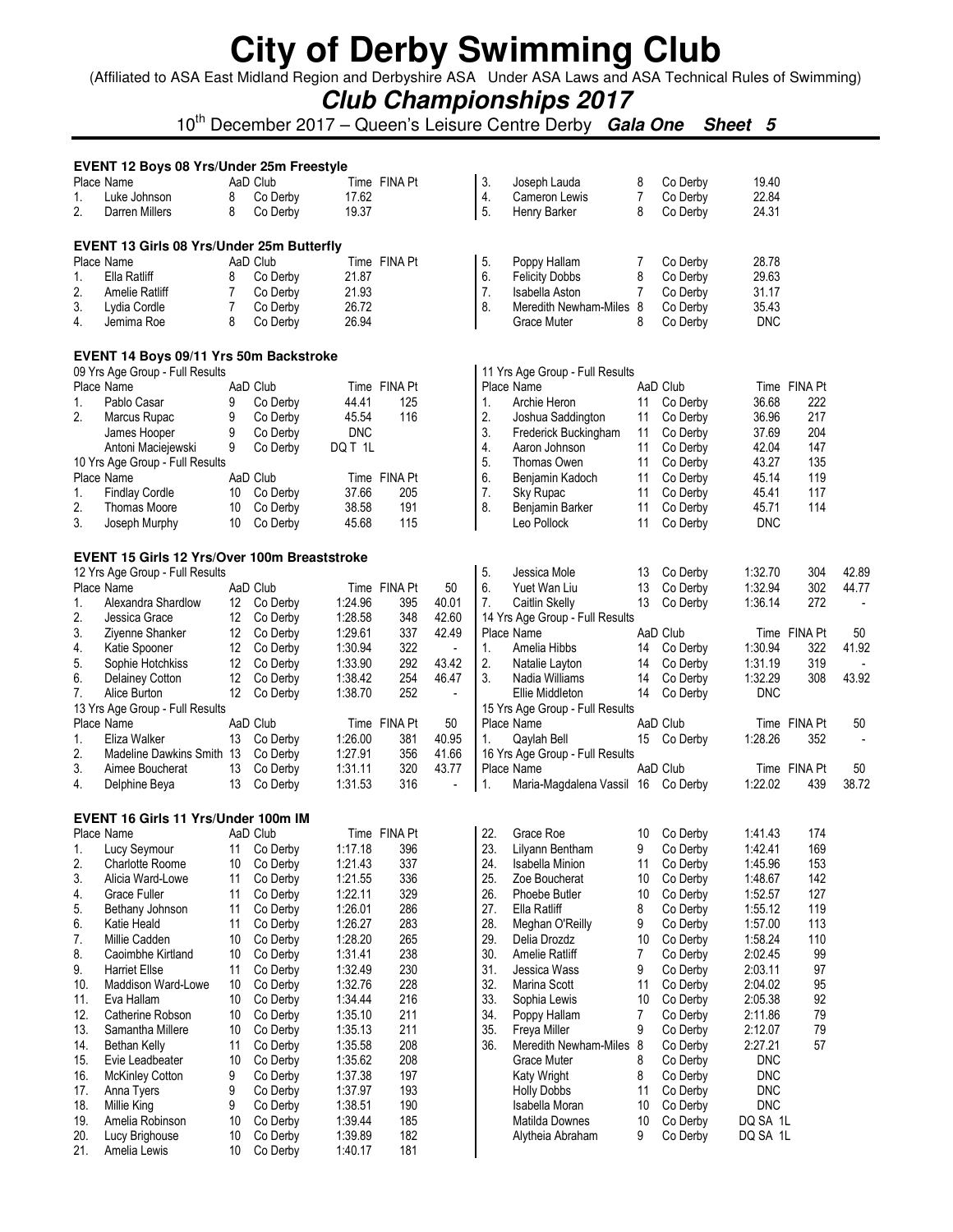(Affiliated to ASA East Midland Region and Derbyshire ASA Under ASA Laws and ASA Technical Rules of Swimming)

### **Club Championships 2017**

10th December 2017 – Queen's Leisure Centre Derby **Gala One Sheet 6**

### **EVENT 17 Boys Open 200m IM**

|     | 16 Yrs/Under Age Group - Full Results |    |          |            |  |  |
|-----|---------------------------------------|----|----------|------------|--|--|
|     | Place Name                            |    | AaD Club | Time       |  |  |
| 1.  | Shay Bradley                          | 16 | Co Derby | 2:17.97    |  |  |
| 2.  | Joel Muir                             | 15 | Co Derby | 2:20.41    |  |  |
| 3.  | Campbell Stephen                      | 16 | Co Derby | 2:25.85    |  |  |
| 4.  | Joe Bagley                            | 14 | Co Derby | 2:28.86    |  |  |
| 5.  | Guy Farnsworth                        | 14 | Co Derby | 2:29.38    |  |  |
| 6.  | James Walker                          | 13 | Co Derby | 2:33.84    |  |  |
| 7.  | John-Petre Vassilev-Ne                | 13 | Co Derby | 2:33.95    |  |  |
| 8.  | Jasper Williams                       | 16 | Co Derby | 2:34.89    |  |  |
| 9.  | Aidan Joubert                         | 12 | Co Derby | 2:48.01    |  |  |
| 10. | Reuben Mason                          | 12 | Co Derby | 2:49.50    |  |  |
| 11. | Sebastian Lee                         | 11 | Co Derby | 2:51.92    |  |  |
| 12. | Joshua Saddington                     | 11 | Co Derby | 2:54.46    |  |  |
| 13. | Frederick Buckingham                  | 11 | Co Derby | 2:54.72    |  |  |
| 14. | Archie Heron                          | 11 | Co Derby | 2:55.54    |  |  |
| 15. | <b>Ben Atkinson</b>                   | 12 | Co Derby | 2:56.51    |  |  |
| 16. | Benjamin Barker                       | 11 | Co Derby | 3:33.76    |  |  |
| 17. | Sky Rupac                             | 11 | Co Derby | 3:40.05    |  |  |
|     | Gregory Bilinski                      | 15 | Co Derby | <b>DNC</b> |  |  |
|     | George Buckingham                     | 13 | Co Derby | DQ T 1L    |  |  |
|     | Open Age Group - Full Results         |    |          |            |  |  |
|     | Place Name                            |    | AaD Club | Time       |  |  |
| 1.  | <b>William Foster</b>                 | 17 | Co Derby | 2:08.92    |  |  |
| 2.  | <b>Gregory Butler</b>                 | 17 | Co Derby | 2:09.09    |  |  |
| 3.  | Shay Bradley                          | 16 | Co Derby | 2:17.97    |  |  |
| 4.  | Joel Muir                             | 15 | Co Derby | 2:20.41    |  |  |
| 5.  | Campbell Stephen                      | 16 | Co Derby | 2:25.85    |  |  |
| 6.  | Joe Bagley                            | 14 | Co Derby | 2:28.86    |  |  |
| 7.  | Guy Farnsworth                        | 14 | Co Derby | 2:29.38    |  |  |
| 8.  | <b>Edmund Spink</b>                   | 17 | Co Derby | 2:30.39    |  |  |
| 9.  | James Walker                          | 13 | Co Derby | 2:33.84    |  |  |
| 10. | John-Petre Vassilev-Ne                | 13 | Co Derby | 2:33.95    |  |  |
| 11. | Jasper Williams                       | 16 | Co Derby | 2:34.89    |  |  |
| 12. | Aidan Joubert                         | 12 | Co Derby | 2:48.01    |  |  |
| 13. | Reuben Mason                          | 12 | Co Derby | 2:49.50    |  |  |
| 14. | Sebastian Lee                         | 11 | Co Derby | 2:51.92    |  |  |
| 15. | Joshua Saddington                     | 11 | Co Derby | 2:54.46    |  |  |
| 16. | Frederick Buckingham                  | 11 | Co Derby | 2:54.72    |  |  |
| 17. | Archie Heron                          | 11 | Co Derby | 2:55.54    |  |  |
| 18. | <b>Ben Atkinson</b>                   | 12 | Co Derby | 2:56.51    |  |  |
| 19. | Benjamin Barker                       | 11 | Co Derby | 3:33.76    |  |  |
| 20. | Sky Rupac                             | 11 | Co Derby | 3:40.05    |  |  |
|     | Gregory Bilinski                      | 15 | Co Derby | <b>DNC</b> |  |  |
|     | George Buckingham                     | 13 | Co Derby | DQ T 1L    |  |  |